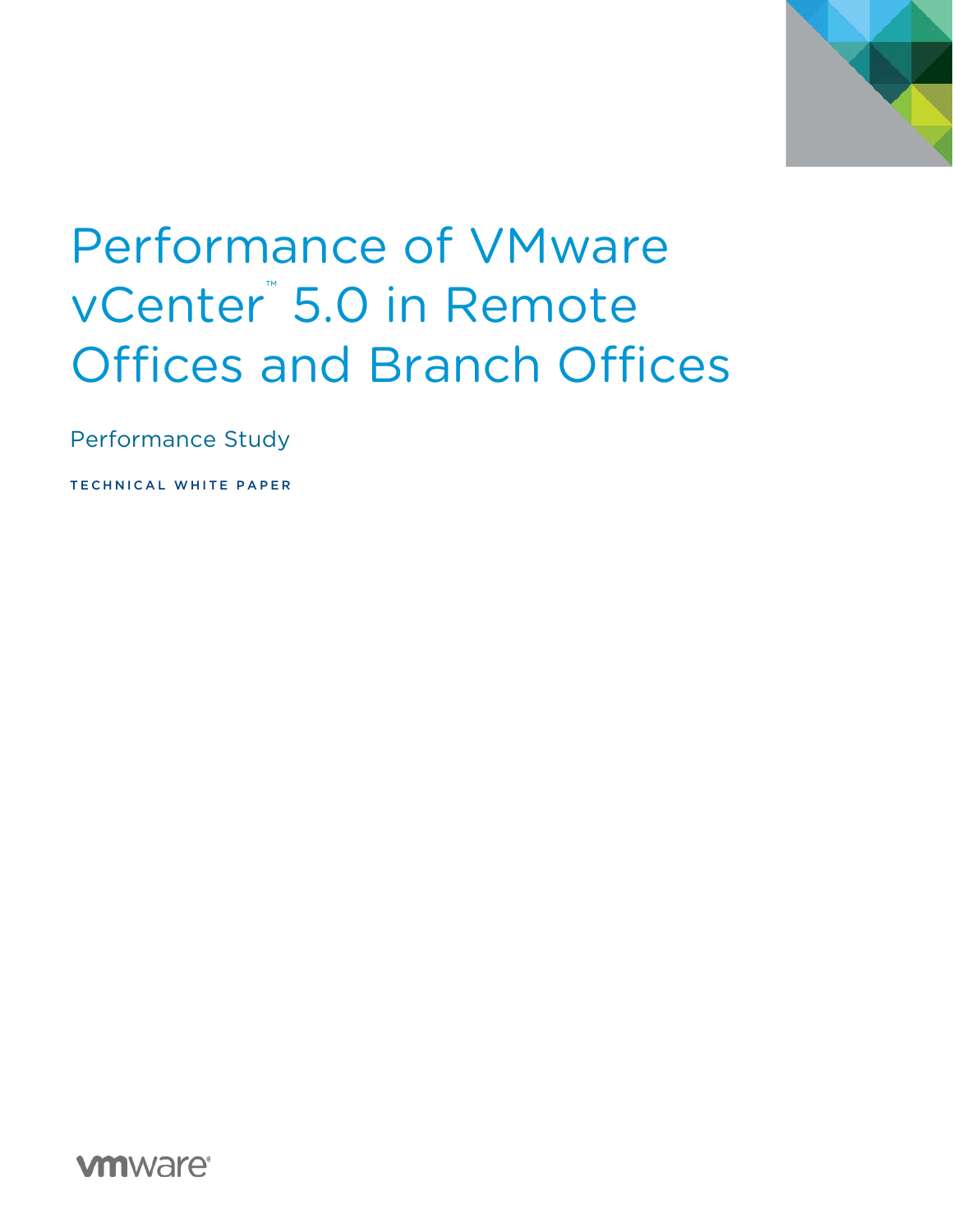### **Table of Contents**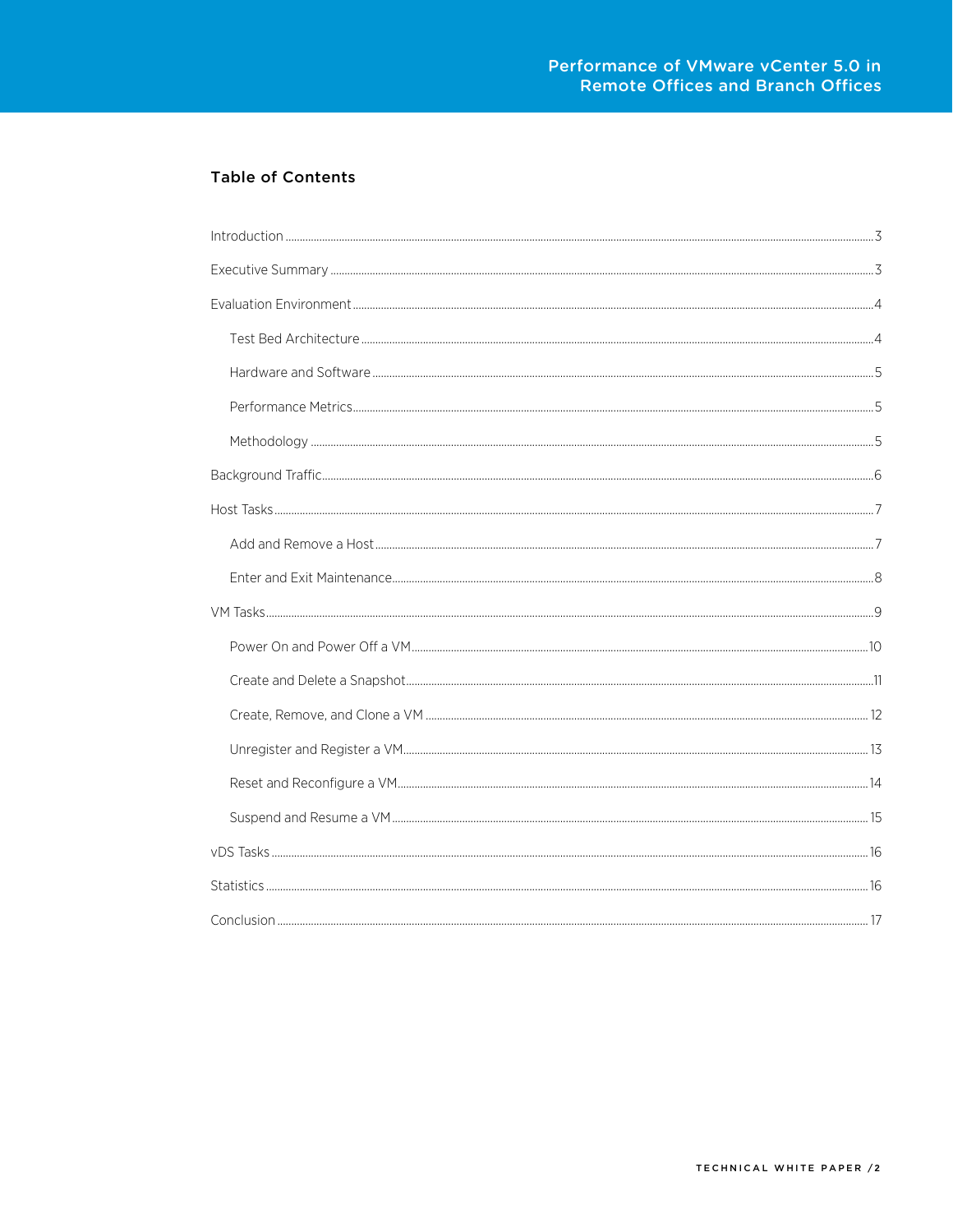### <span id="page-2-0"></span>Introduction

As VMware vCenter™ has become the most popular tool to manage VMware vSphere® ESXi™ hosts and virtual machines (VMs), customers have deployed vCenter in many networks, such as local area network (LAN) with high-bandwidth and low-latency links, and wide area network (WAN) with low-bandwidth and high-latency links. Deploying vCenter in a remote offices and branch offices (ROBO) environment is a representative use case for customers who have ESXi hosts distributed over large geographical distances. These customers choose to centralize the management of ESXi hosts and VMs by keeping only one vCenter and configuring it to manage ESXi hosts over WAN.

To help customers understand vCenter performance over WAN, we study the performance of VMware vCenter Server 5.0 in the ROBO environment in this white paper. First, to establish a baseline, we evaluated the time and bandwidth consumption of vCenter tasks over LAN (high bandwidth, low latency). Then, we evaluated the time and bandwidth consumption of vCenter tasks in five representative WAN (low bandwidth, high-latency) cases.

The experimental results show that vCenter performs well in the ROBO environment in terms of both time and bandwidth consumption. For a vCenter task, time consumption increases very slowly when network latency<sup>[1](#page-2-2)</sup> increases by several times. Furthermore, network bandwidth is not saturated even if it decreases from 1.5 Mbps to 64 Kbps.

### <span id="page-2-1"></span>Executive Summary

The network traffic between vCenter and ESXi hosts can be characterized into three types: background traffic, workload traffic, and statistics traffic. The background traffic is the network communication when no vCenter task is running. The workload traffic is the network communication when vCenter tasks are executing. The statistic traffic is the network communication when vCenter retrieves statistics from hosts.

To establish a baseline, we first evaluated the time and bandwidth consumption of vCenter tasks over the LAN. Then, we evaluated the time and bandwidth consumption of vCenter tasks in low-bandwidth and high-latency cases (WAN). For each case, we first investigated the bandwidth requirement of the background traffic. Then, we studied the time and bandwidth consumption of workload traffic of representative vCenter tasks based on customer data, including host tasks, VM tasks, and vDS tasks. Finally, we measured the communication costs<sup>[2](#page-2-3)</sup> of statistics traffic.

| <b>NETWORK PIPES</b> | <b>BANDWIDTH</b> | <b>LATENCY</b>   | <b>PACKET ERROR RATE</b> |
|----------------------|------------------|------------------|--------------------------|
| Dial-up 1            | 64 Kbps          | 250 ms           | 0.05%                    |
| Dial-up <sub>2</sub> | 256 Kbps         | 250 ms           | 0.05%                    |
| <b>DSL</b>           | 512 Kbps         | $100 \text{ ms}$ | 0.05%                    |
| <b>Satellite</b>     | 1.5 Mbps         | 500 ms           | 0.10%                    |
| T1                   | 1.5 Mbps         | 100 ms           | 0.05%                    |
| <b>LAN</b>           | Gbps             | 1 ms             | 0.01%                    |

<span id="page-2-4"></span>Table 1. Network pipes – LAN and five types of WAN

1

<span id="page-2-2"></span><sup>&</sup>lt;sup>1</sup> Network latency refers to delays in the propagation, transmission, or processing of the data as it travels from the origin to the destination.

<span id="page-2-3"></span><sup>2</sup> Communication cost refers to the size of the data sent over the network for the task to take place.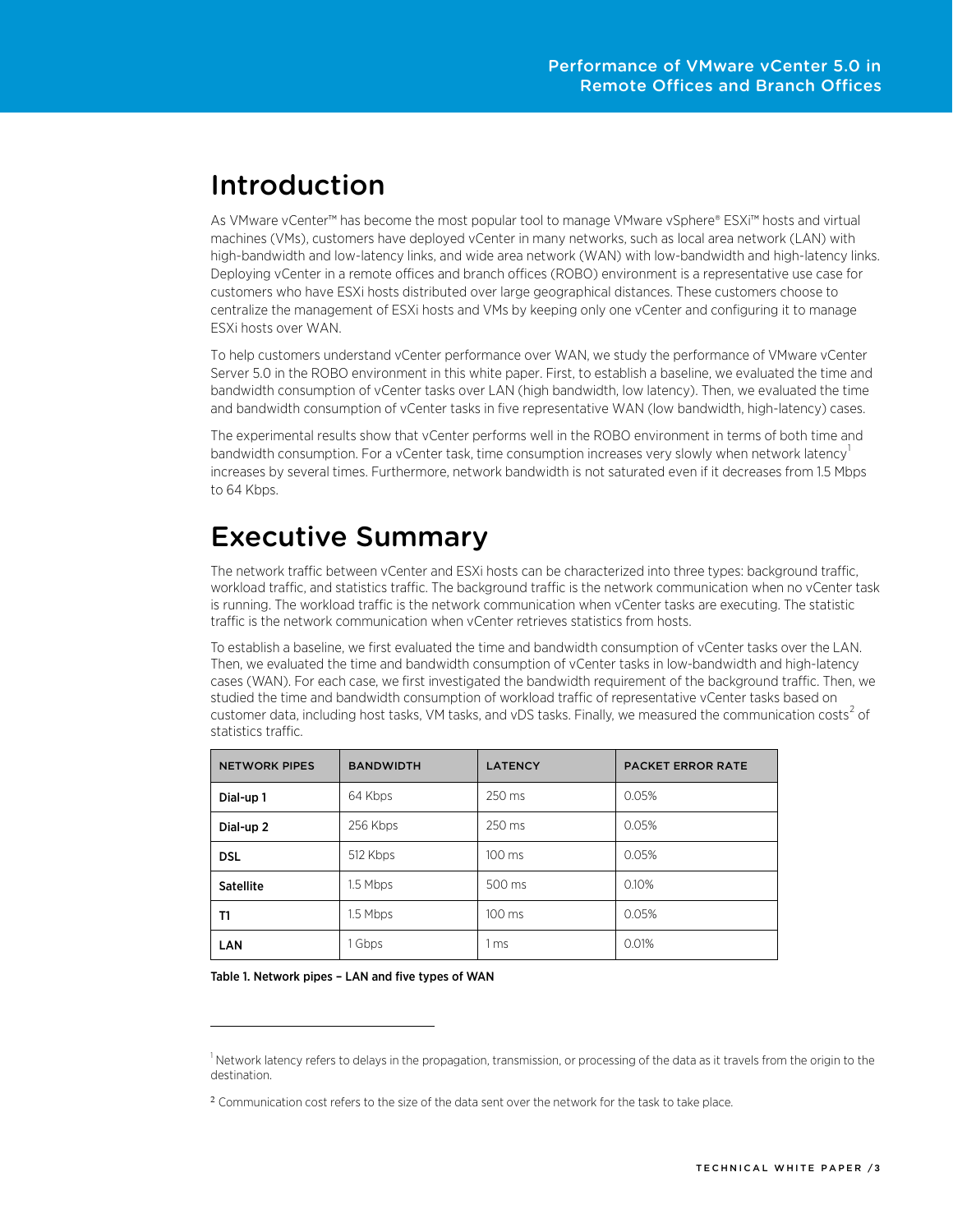We chose five typical low-bandwidth and high-latency scenarios, which represent usage patterns of VMware customers as well as internet services provided by Internet Service Providers (ISPs). [Table 1](#page-2-4) shows the five highlatency and low-bandwidth scenarios and LAN.

Most network pipes have not only latency and limited bandwidth, but also packet corruption rate. To closely simulate these network pipes, we injected a packet error rate for each network pipe. The satellite pipe has packet error rates (PER) of between 1/10<sup>6</sup> bits to 1/10<sup>8</sup> bits. Considering the mean error rate of 1/10<sup>7</sup> bits and an average TCP packet size of 512 bytes, the PER for the satellite pipe can be estimated to be (512 × 8) ÷ 10<sup>7</sup>, which approximately equals 0.05%. To err on the side of caution, we set the PER of the satellite pipe to 0.10% and the PER of other pipes to 0.05%.

The results of our tests show that vCenter is effective and efficient to manage the hosts and VMs in the ROBO environment. For a vCenter task, time consumption increases veryslowly when network latency increases by several times. For example, when network latency increases by 4 times, time consumption increases by only 1.5 times. Network bandwidth is not saturated even if it decreases from 1.5 Mbps to 64 Kbps. The bandwidth of current networks is enough for vCenter to monitor and manage hosts and VMs. The results also show that the bandwidth consumption of a host increases linearly (consistently and as expected) with the number of poweredon VMs on a host.

### <span id="page-3-0"></span>Evaluation Environment

### <span id="page-3-1"></span>Test Bed Architecture

In the experiments, we used one vCenter host with a SQL Server database to support a representative vCenter inventory in the ROBO environment. The vCenter had 640 total VMs in a configuration of 32 ESXi hosts and 20 VMs per host. The distributed resource scheduler (DRS) and high availability (HA) were enabled on the vCenter to manage these hosts and VMs. A virtual distributed switch (vDS) was created on the vCenter to manage the network configuration of hosts and VMs. Each host and its 20 VMs were connected to an exclusive port group.

[Figure 1](#page-3-2) illustrates the key components of the test bed, including the vCenter and SQL database, 32 ESXi hosts, 640 VMs, and network connections.



<span id="page-3-2"></span>Figure 1. Experimental setup with 32 hosts and 640 VMs

To simulate the five low-bandwidth and high-latency network pipes, we limited the upload and download bandwidth for the connection between vCenter and each host, and injected network latency and packet error rate.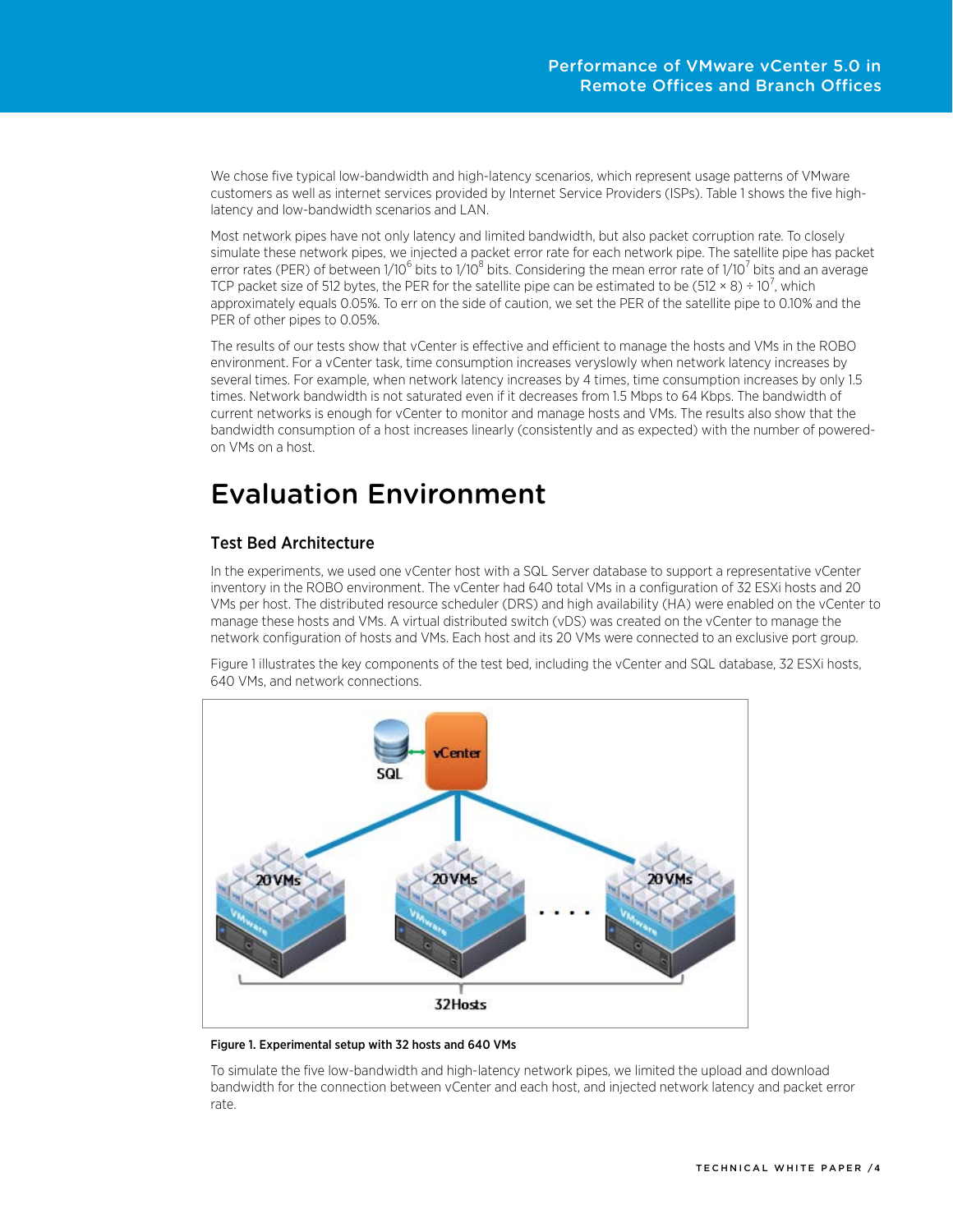#### <span id="page-4-0"></span>Hardware and Software

Identical ESXi hosts were used for this study. Each host had an eight-core 2.4GHZ Intel Xeon E5620 processor and 64GB memory.

- ESXi 5.0 GA (build 469512)
- vCenter Server 5.0 GA (build 455964)
- SQL Server 2008

#### <span id="page-4-1"></span>Performance Metrics

We first measured the bandwidth consumption of background traffic between vCenter and each host. Second, we measured the time and bandwidth consumption of three types of vCenter tasks: host tasks, VM tasks, and vDS tasks. Third, we measured the communication costs of statistics traffic. These measurements are shown as follows:

- Background traffic
- Host tasks
	- Add and remove a host
	- Enter and exit maintenance mode
- VM tasks
	- Power on and power off a VM
	- Create and delete a snapshot
	- Create, remove, and clone a VM
	- Unregister and register a VM
	- Reset and reconfigure a VM
	- Suspend and resume a VM
- vDS tasks
	- Create and remove a vDS
	- Add and remove a static port group
- Statistics traffic

#### <span id="page-4-2"></span>Methodology

1

Measuring the time consumption was straightforward: we logged the start and end times of each vCenter task.

To measure the bandwidth consumption, we first utilized TShark<sup>[3](#page-4-3)</sup> to capture TCP packets at port 443 of the VM that vCenter resided in. For each packet, TShark logged its time stamp, size, source IP, and destination IP. Because the start and end times of each task were logged, we retrieved the packets in the TShark log file whose time stamps were between the start and end time. Note that if a task was executed on a particular host, we used the host IP address to further filter these packets. Second, we computed the sum of the sizes of these packets as the communication cost for this task. Finally, we computed the bandwidth consumption by dividing communication time from the communication cost.

<span id="page-4-3"></span><sup>&</sup>lt;sup>3</sup> For more information about TShark, see http://www.wireshark.org/docs/man-pages/tshark.html.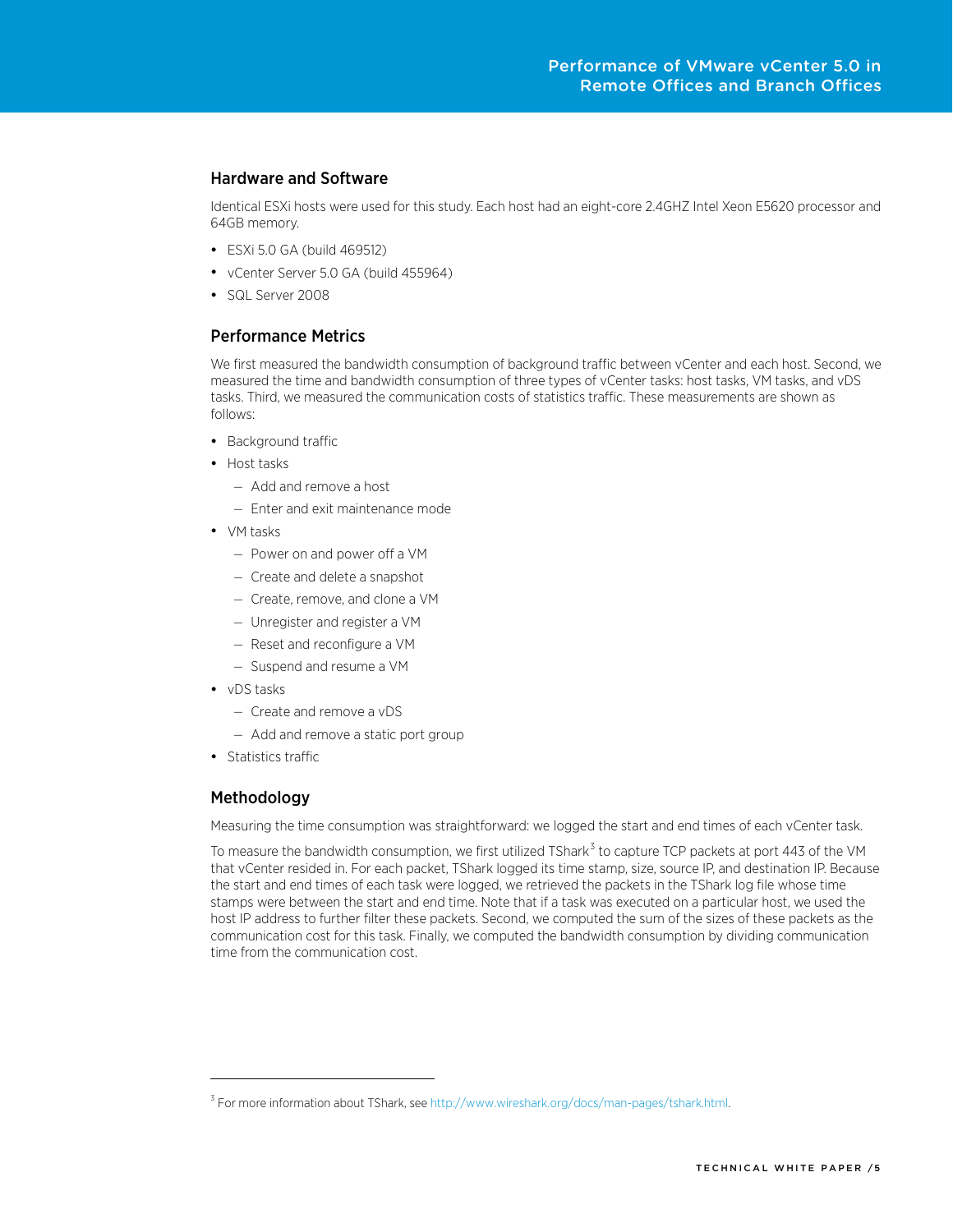### <span id="page-5-0"></span>Background Traffic

Background traffic is the communication between vCenter and all hosts when no vCenter task is running. Allowing background traffic to transfer between vCenter and hosts properly is the basic requirement for a vCenter to manage the hosts.

We measured the bandwidth consumption for a host with a different number of powered-on VMs. First, we powered off all VMs and used TShark to measure the communication cost for 2 minutes. Second, we consecutively powered on 20 VMs in each host and then used TShark to measure the communication cost for 2 minutes. Finally, we computed the average communication cost for 32 hosts and then calculated the average bandwidth consumption.

[Figure 2](#page-5-1) shows the average bandwidth consumption of routine communication for both network traffic directions with different numbers of powered-on VMs on each host.



<span id="page-5-1"></span>Figure 2. Bandwidth consumption of background traffic. The bandwidth increases linearly with the number of powered-on VMs in each host.

In this figure, the bandwidth consumption for both network traffic directions grow linearly with the number of powered-on VMs in each host. Therefore, we conducted linear regression on the result and concluded the following two formulas to estimate the bandwidth consumption of routing communication in our context.

$$
B_{\text{HostTOVC}} = 4.0 + 0.5 \times n \ (n \ge 1)
$$
 (1)

$$
B_{VCTollost} = 4.4 + 0.055 \times n (n \ge 1)
$$
 (2)

In the above equations:

- $B_{H\alpha\tau\tau\alpha V\zeta}$  is the first value you are trying to find; this is the bandwidth consumption of the host to vCenter.
- $B_{VCToHost}$  is the second value you are trying to find; this is the bandwidth consumption of vCenter to the host.
- $n$  is the number of powered-on VMs on the host and that number must be greater than or equal to 1.

In our context, even under the lowest bandwidth network pipe, Dial-up 1, there is enough bandwidth (>14 Kbps) to support the background traffic of 20 powered-on VMs in each host.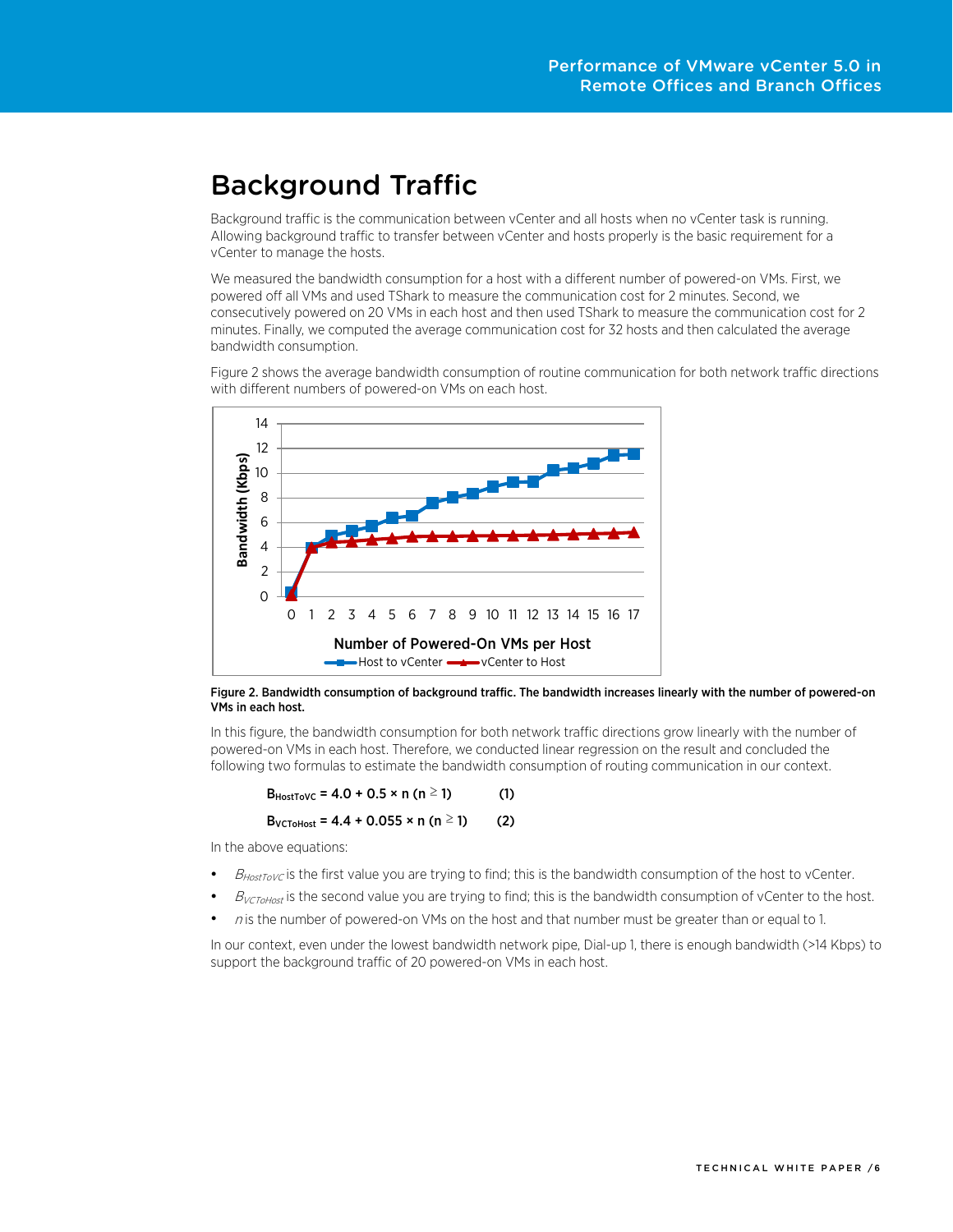# <span id="page-6-0"></span>Host Tasks

In this section, we measured the time and bandwidth consumption of four host tasks in the ROBO environment, including adding and removing a host, and entering and exiting maintenance mode. The experimental results show that vCenter efficiently handles these host tasks in the five representative low-bandwidth and high-latency networks. For a host task, the time consumption increases very slowly when network latency increases by several times. For example, when network latency increases by 4 times, the time consumption increases by only 0.8 times. The upload and download bandwidth of the five network pipes are not saturated when they decrease from 1.5 Mbps to 64 Kbps.

#### <span id="page-6-1"></span>Add and Remove a Host

We added and removed each host and computed the average time consumption, and host-to-vCenter and vCenter-to-host bandwidth consumption. Note that in these tasks, hosts do not have VMs. [Figure 3](#page-6-2) shows the average time consumption an[d Figure 4](#page-6-3) shows the average host-to-vCenter and vCenter-to-host bandwidth consumption.



#### <span id="page-6-2"></span>Figure 3. Time consumption for adding and removing a host. The time consumption increases slowly with network latency.

I[n Figure 3,](#page-6-2) when network latency increases by 4 times (that is, from 100 milliseconds to 500 milliseconds), the time consumption of these tasks increases by only 0.85 times. The reason for this is that when vCenter executes a task, vCenter collects the process status of the test by exchanging multiple messages with hosts. The time consumption of each message exchange consists of the total network latency for both directions and the time for transferring the message.



<span id="page-6-3"></span>Figure 4. Bandwidth Consumption for adding and removing a host. The more bandwidth a network pipe has, the more bandwidth is used for a vCenter task. However, the network pipes are not saturated for all the five representative lowbandwidth cases.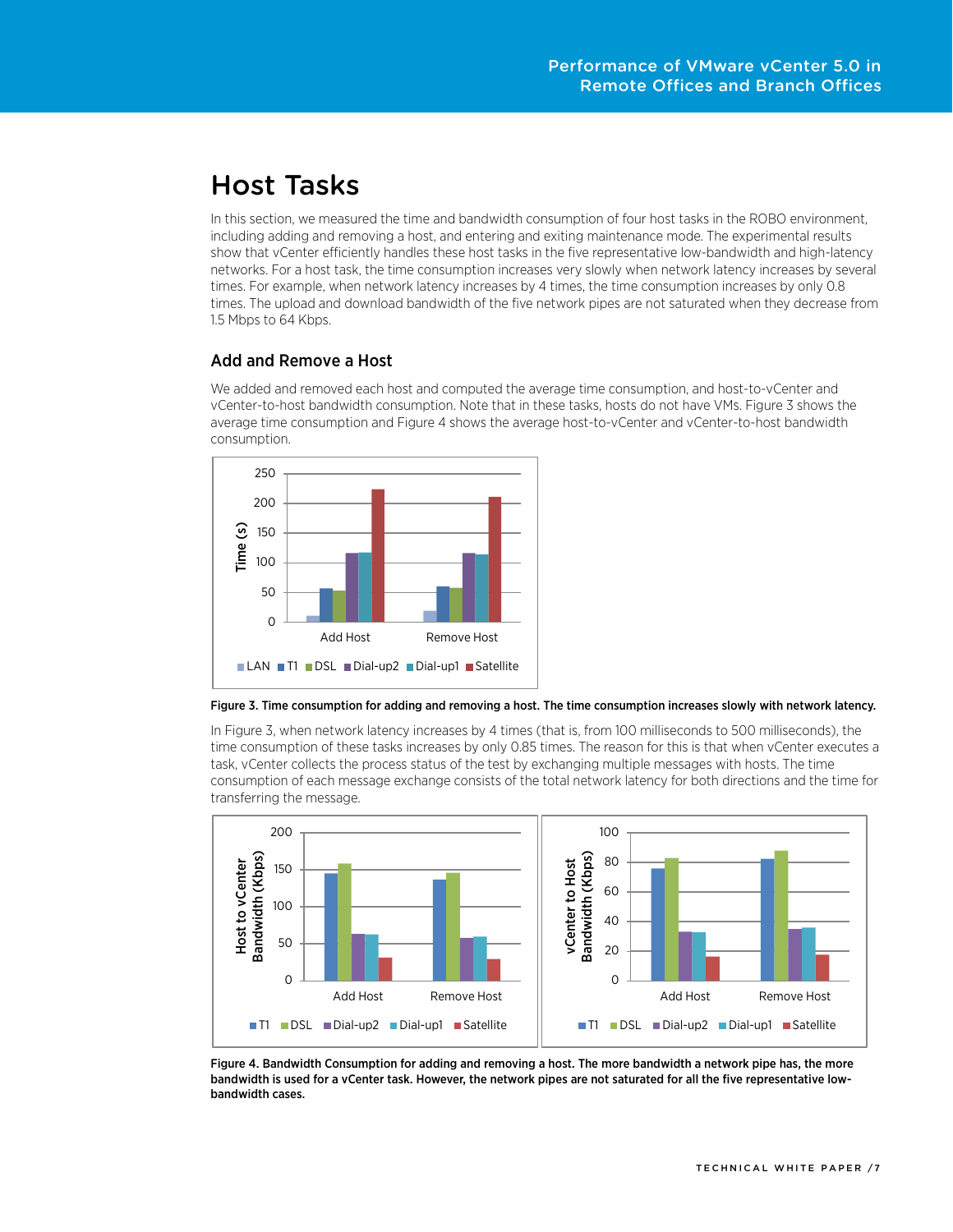[Figure 4](#page-6-3) shows that the upload and download bandwidth of the five network pipes are not saturated even under the lowest bandwidth case (Dial-up1). Network latency is the major factor that affects the bandwidth consumption of these tasks. For the same task, Satellite network pipe always consumes the smallest bandwidth. The reason for this is that for each task, the communication costs from vCenter to a host and from a host to vCenter remain constant for different network pipes, and the time consumption increases with network latency. Due to the same reasons, the experimental results of other host tasks and VM tasks will show the similar results of time consumption and bandwidth consumption as shown in Figures 3 and 4,

#### <span id="page-7-0"></span>Enter and Exit Maintenance

We entered and exited maintenance of each host with 20 powered-off VMs and then computed the average time consumption and bandwidth consumption. [Figure 5](#page-7-1) shows the average time consumption for these two tasks, and [Figure 6](#page-8-1) shows the average host-to-vCenter and vCenter-to-host bandwidth consumption.



#### <span id="page-7-1"></span>Figure 5. Time consumption for entering and exiting maintenance. The time consumption increases slowly with network latency.

In [Figure 5,](#page-7-1) when network latency increases by 4 times (that is, from 100 milliseconds to 500 milliseconds), the time consumption of these tasks increases by only 0.73 times. The reason is the same as that for adding and removing a host. When vCenter executes a task, vCenter collects the process status of the test by exchanging multiple messages with hosts. The time consumption of each message exchange consists of the total network latency for both directions and the time for transferring the message.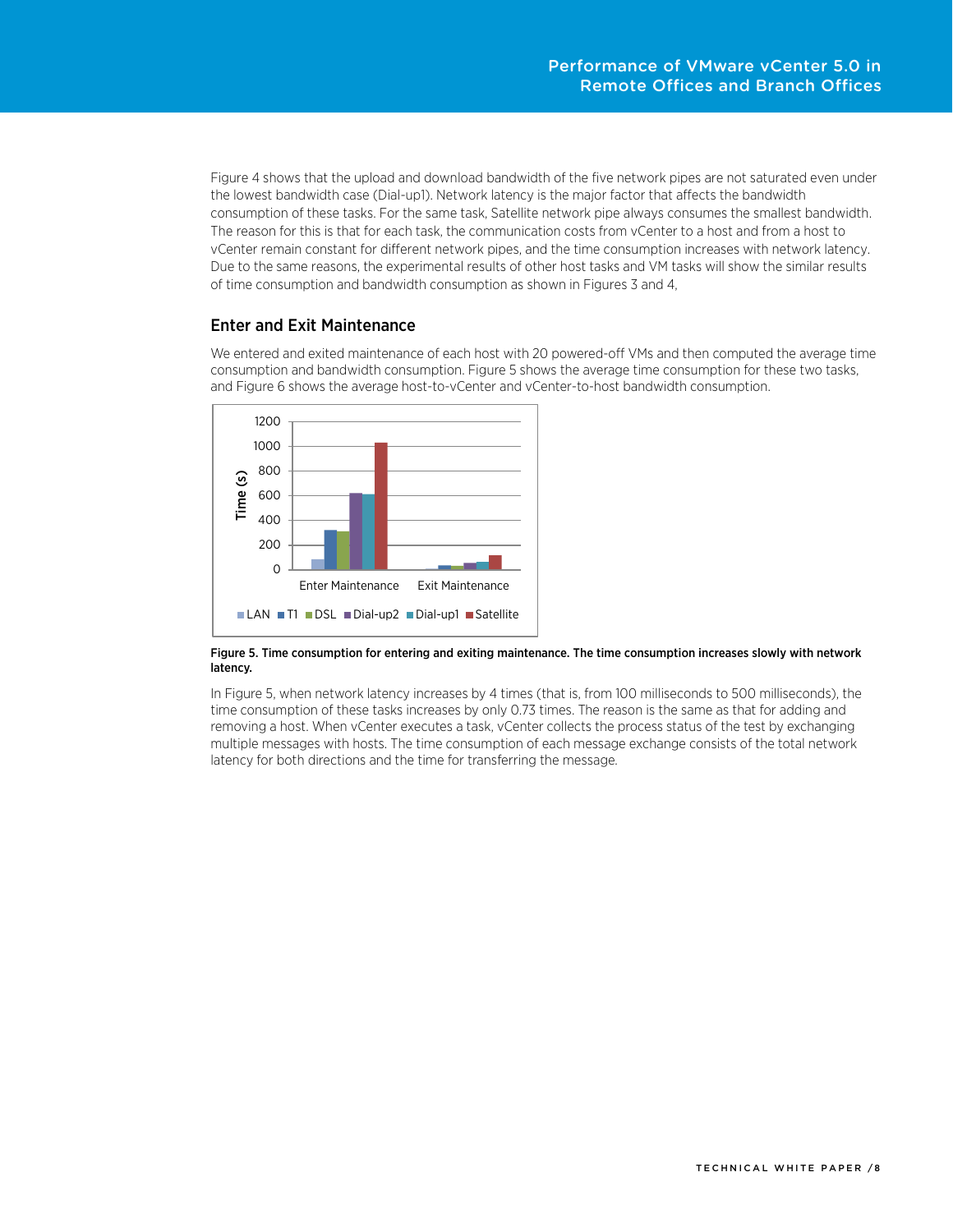

<span id="page-8-1"></span>Figure 6. Bandwidth consumption for entering and exiting maintenance mode. The more bandwidth a network pipe has, the more bandwidth is used for a vCenter task. However, the network pipes are not saturated for all the five representative low-bandwidth cases.

I[n Figure 6,](#page-8-1) the upload and download bandwidth of the five network pipes are not saturated even under the lowest bandwidth case, Dial-up1. For the same task, the Satellite network pipe always consumes the smallest bandwidth. The reason is that for each task, the communication costs from vCenter to a host and from a host to vCenter remain constant for different network pipes, and the time consumption increases with network latency.

### <span id="page-8-0"></span>VM Tasks

Next we measured the time and bandwidth consumption of thirteen VM tasks in the ROBO environment. We powered on all VMs in each host and then ran VM tasks. Each task was executed once on each host, and then we computed the average time and bandwidth consumption.

The experimental results also demonstrate that vCenter efficiently executes these VM tasks in the five lowbandwidth and high-latency networks. For a VM task, the time consumption increases much slowly when network latency increases by several times. For example, when network latency increases by 4 times, the time consumption increases by only 1.5 times. The upload and download bandwidth of the five network pipes are not saturated when they decrease from 1.5 Mbps to 64 Kbps.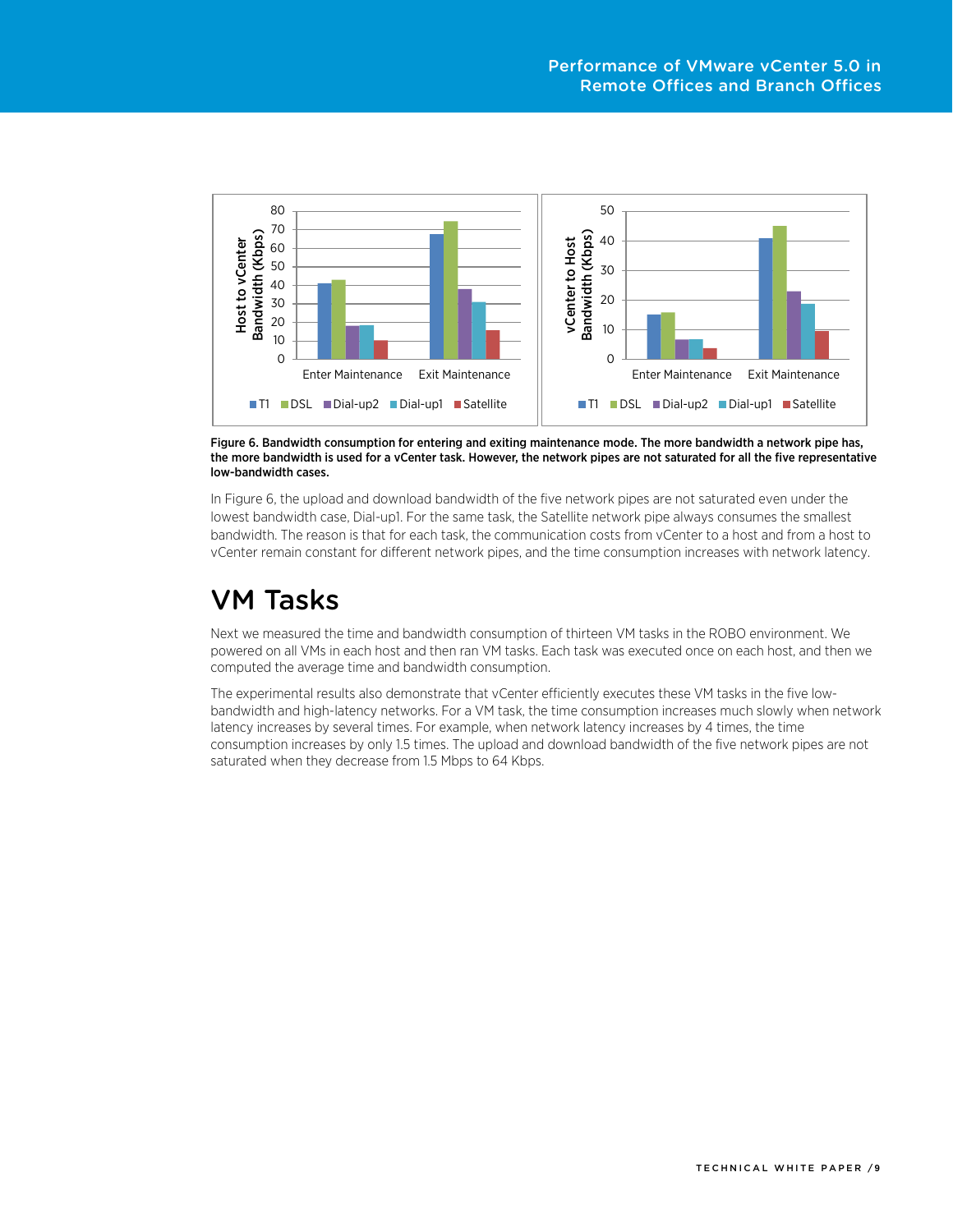### <span id="page-9-0"></span>Power On and Power Off a VM

We powered off and then powered on a VM on each host. Then we computed the average time consumption, and host-to-vCenter and vCenter-to-host bandwidth consumption. [Figure 7](#page-9-1) shows the average time consumption and [Figure 8](#page-9-2) shows the average host-to-vCenter and vCenter-to-host bandwidth consumption.



<span id="page-9-1"></span>Figure 7. Time consumption for powering on and off a VM. The time consumption increases slowly with network latency.



<span id="page-9-2"></span>Figure 8. Bandwidth consumption for powering on and off a VM. The more bandwidth a network pipe has, the more bandwidth is used for a vCenter task. However, the network pipes are not saturated for all the five representative lowbandwidth cases.

I[n Figure 7,](#page-9-1) when network latency increases by 4 times (that is, from 100 milliseconds to 500 milliseconds), the time consumption of these tasks increases by only 1.5 times. The network latency is the major factor that affects the time consumption of these tasks due to multiple rounds of message exchanges between vCenter and a host. I[n Figure 8,](#page-9-2) the upload and download bandwidth of the five network pipes are not saturated even under the lowest bandwidth case.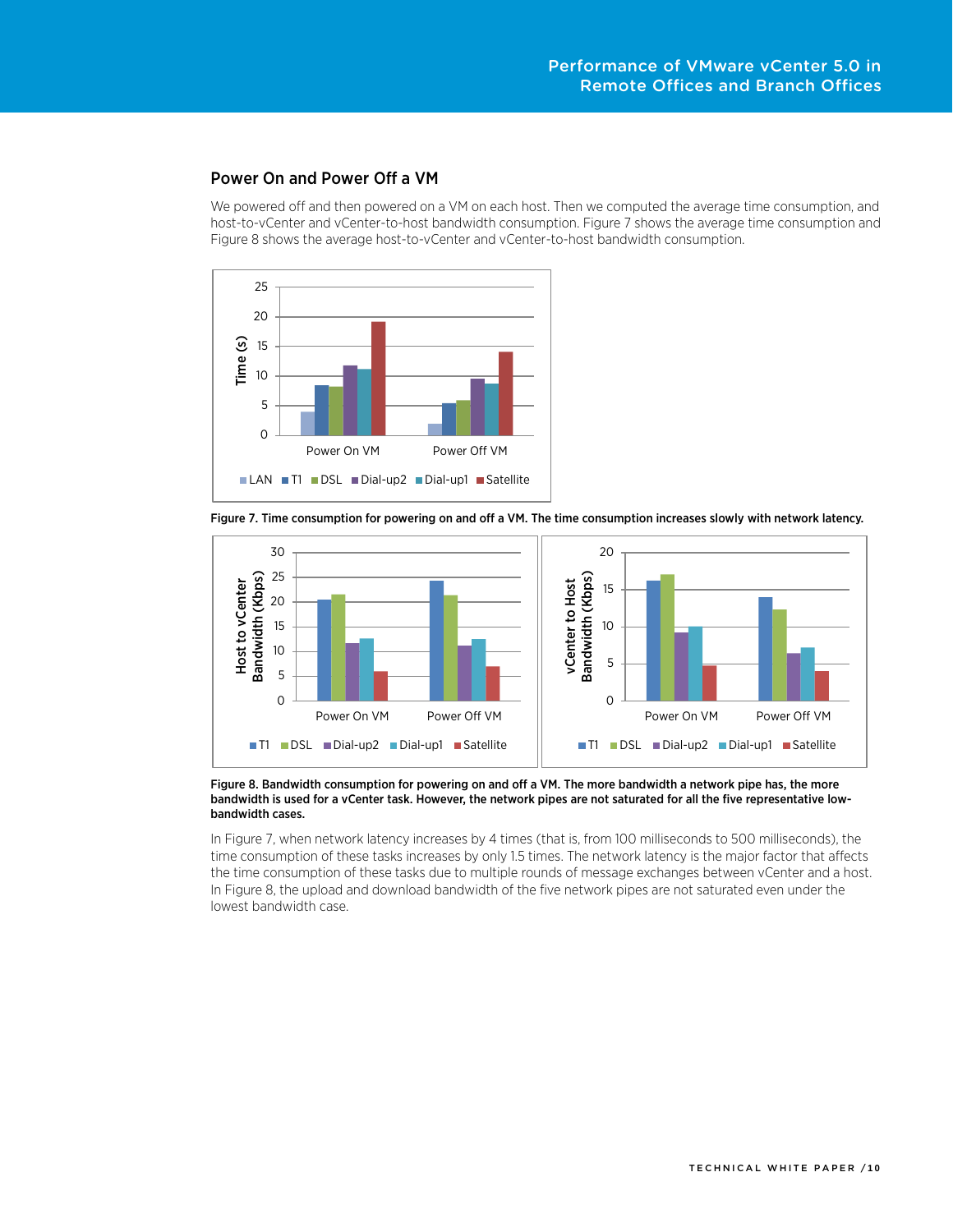### <span id="page-10-0"></span>Create and Delete a Snapshot

We created and deleted a snapshot of a VM on 32 hosts, and then computed the average time consumption, and host-to-vCenter and vCenter-to-host bandwidth consumption. [Figure 9](#page-10-1) shows the average time consumption and [Figure 10](#page-10-2) shows the average host-to-vCenter and vCenter-to-host bandwidth consumption.



<span id="page-10-1"></span>Figure 9. Time consumption for creating and deleting a snapsot. Time consumption increases slowly with network latency.



<span id="page-10-2"></span>Figure 10. Bandwidth consumption for creating and deleting a snapshot. The more bandwidth a network pipe has, the more bandwidth is used for a vCenter task. However, the network pipes are not saturated for all the five representative low-bandwidth cases.

These two figures show that when network latency increases by 4 times (that is, from 100 milliseconds to 500 milliseconds), the time consumption of these tasks increases by only 3 times, and the upload and download bandwidth of the five network pipes are not saturated even under the lowest bandwidth case.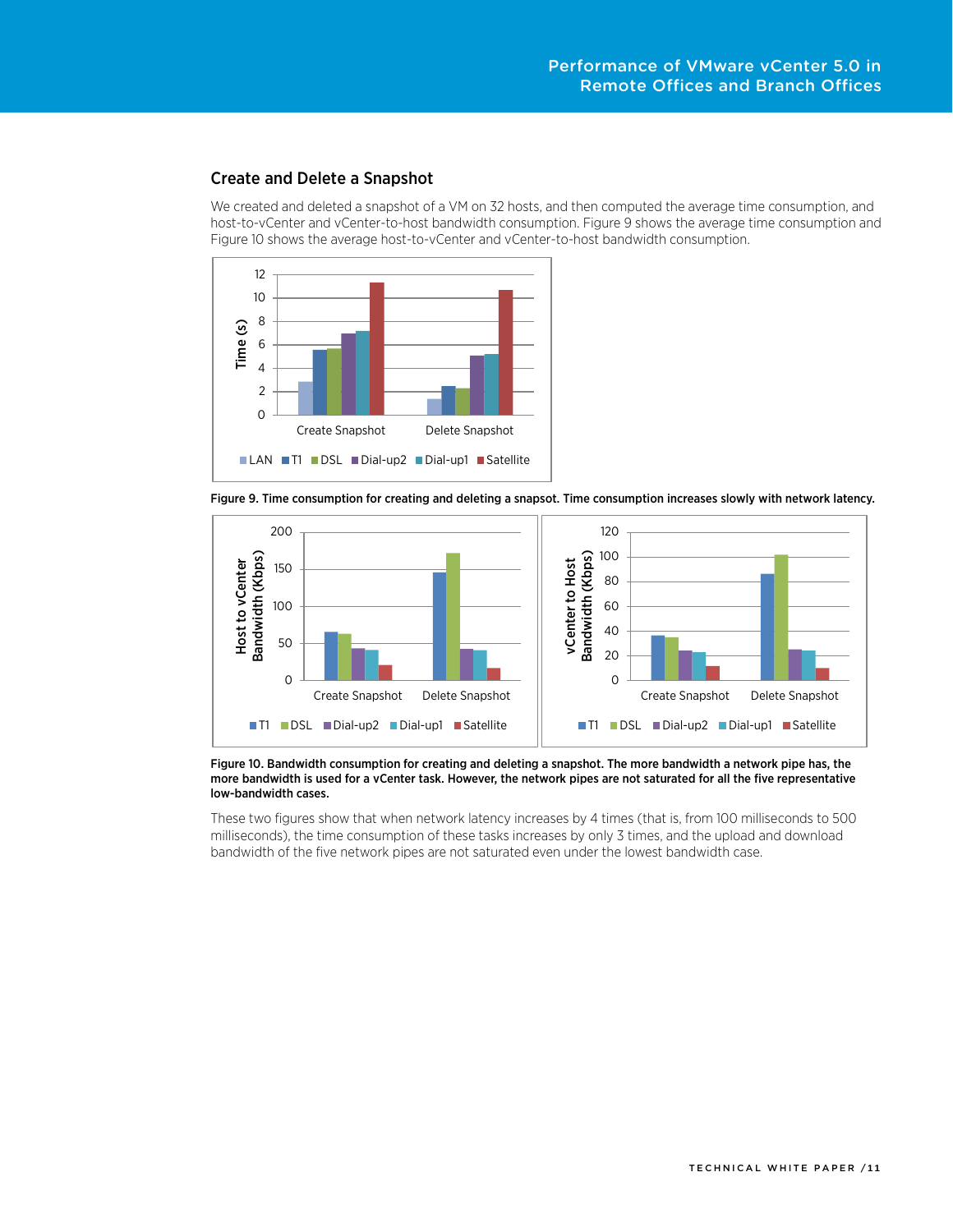### <span id="page-11-0"></span>Create, Remove, and Clone a VM

We created, removed, and cloned a VM on each host, and then computed the average time and bandwidth consumption[. Figure 11](#page-11-1) shows the average time consumption an[d Figure 12](#page-11-2) shows the average host-to-vCenter and vCenter-to-host bandwidth consumption.



<span id="page-11-1"></span>Figure 11. Time consumption for creating, removing, and cloning a VM. The time consumption increases slowly with the network latency.



<span id="page-11-2"></span>Figure 12. Bandwidth consumption for creating, removing, and cloning a VM. The more bandwidth a network pipe has, the more bandwidth is used for a vCenter task. However, the network pipes are not saturated for all the five representative low-bandwidth cases.

In these two figures, when network latency increases by 4 times (that is, from 100 milliseconds to 500 milliseconds), the time consumption of these tasks increases by only 1.1 times, and the upload and download bandwidth of the five network pipes are not saturated even under the lowest bandwidth case.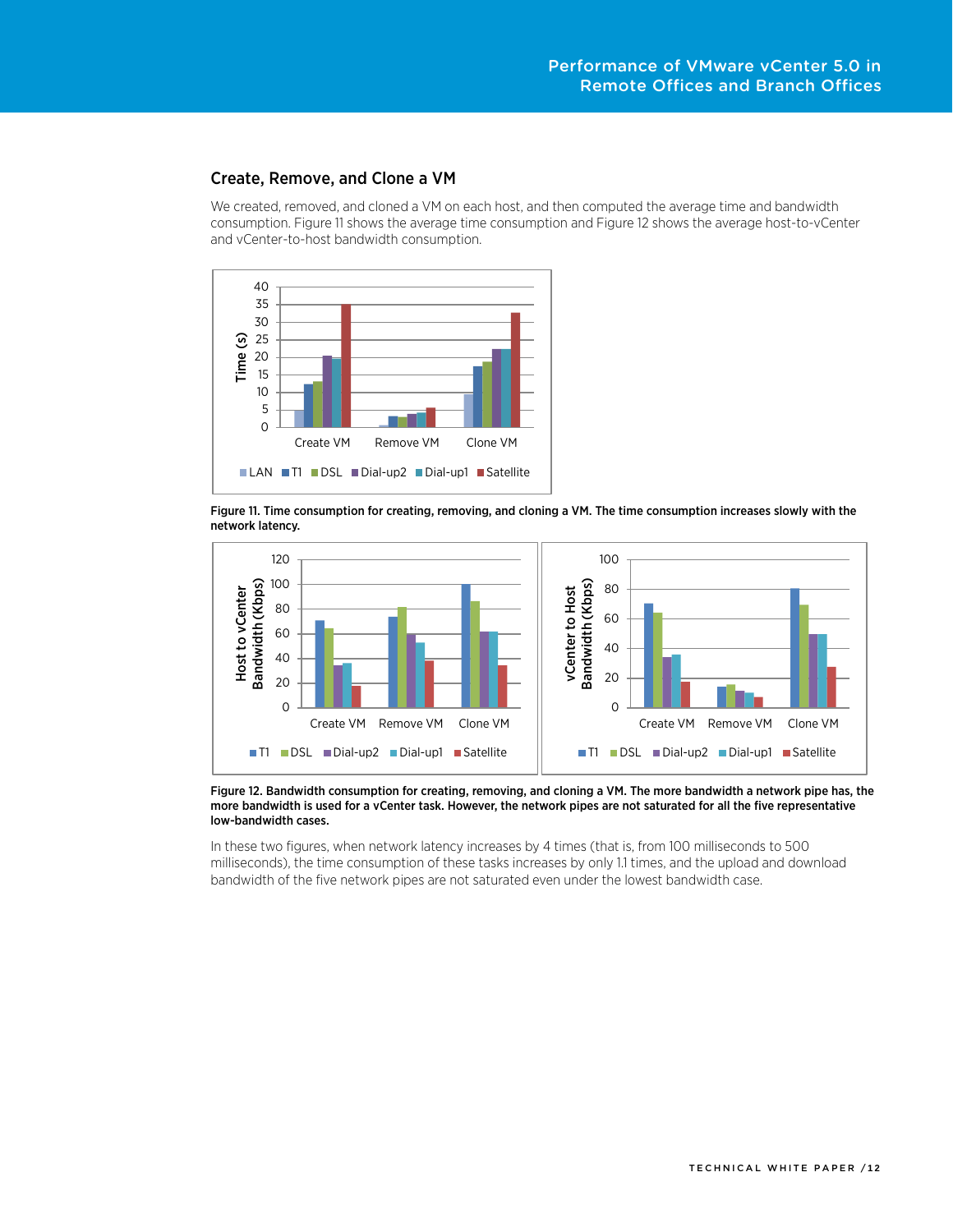### <span id="page-12-0"></span>Unregister and Register a VM

We unregistered and registered a VM on each host, and then computed the average time consumption, and hostto-vCenter and vCenter-to-host bandwidth consumption. [Figure 13](#page-12-1) shows the average time consumption and [Figure 14](#page-12-2) shows the average host-to-vCenter and vCenter-to-host bandwidth consumption.



<span id="page-12-1"></span>Figure 13. Time consumption for unregistering and registering a VM. The time consumption increases slowly with the network latency.



<span id="page-12-2"></span>Figure 14. Bandwidth consumption for unregistering and registering a VM. The more bandwidth a network pipe has, the more bandwidth is used for a vCenter task. However, the network pipes are not saturated for all the five representative low-bandwidth cases.

In these two figures, when network latency increases by 4 times (that is, from 100 milliseconds to 500 milliseconds) the time consumption of these tasks increases by only 1.1 times, and the upload and download bandwidth of the five network pipes are not saturated even under the lowest bandwidth case.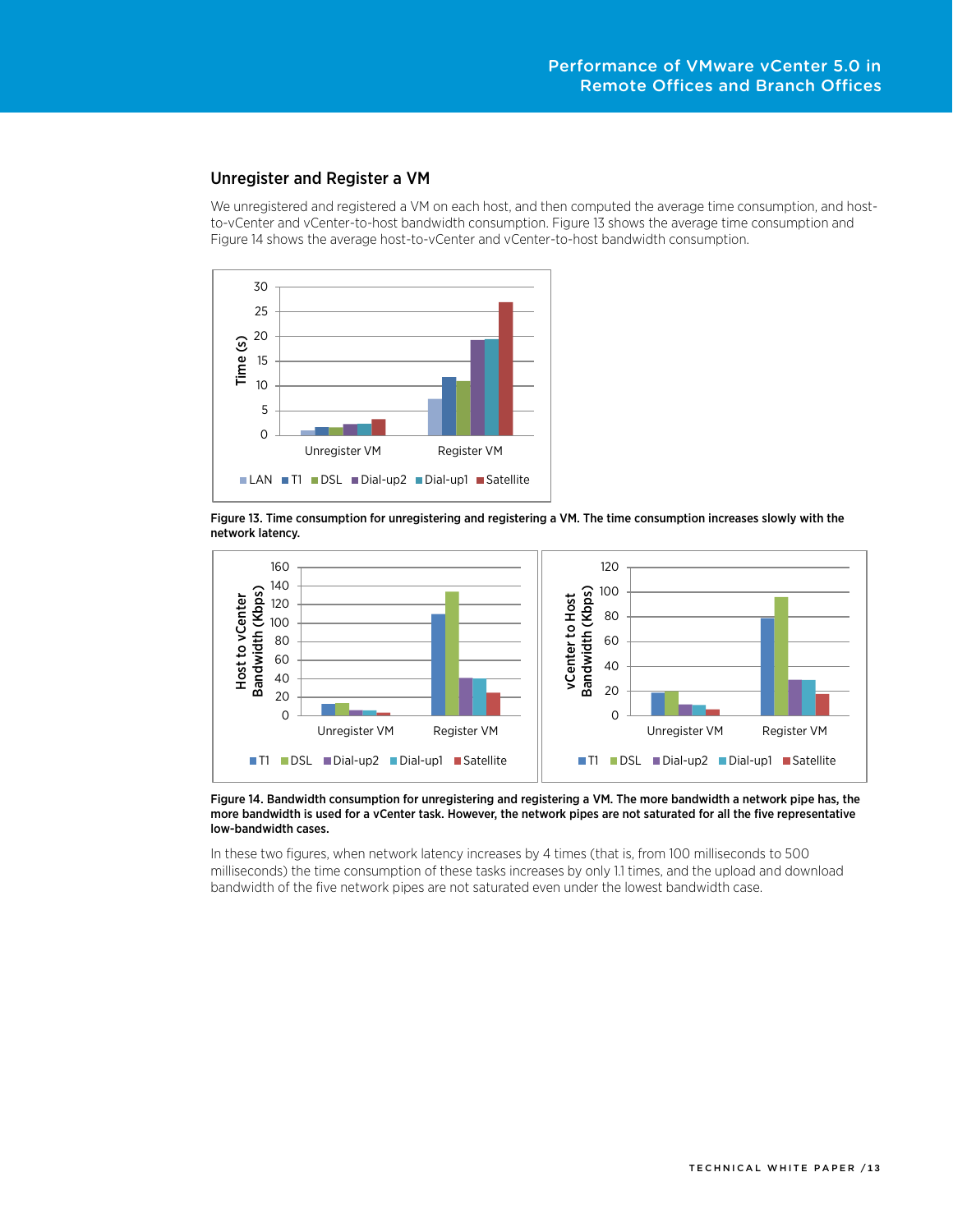### <span id="page-13-0"></span>Reset and Reconfigure a VM

We reset and reconfigured a VM on each host, and then computed the average time consumption, and host-tovCenter and vCenter-to-host bandwidth consumption. [Figure 15](#page-13-1) shows the average time consumption and Figure 16 shows the average host-to-vCenter and vCenter-to-host bandwidth consumption.



<span id="page-13-1"></span>Figure 15. Time consumption for resetting and reconfiguring a VM. The time consumption increases slowly with network latency.



#### Figure 16. Bandwidth consumption for resetting and reconfiguring a VM. The more bandwidth a network pipe has, the more bandwidth is used for a vCenter task. However, the network pipes are not saturated for all the five representative low-bandwidth cases.

In these two figures, when network latency increases by 4 times (that is, from 100 milliseconds to 500 milliseconds), the time consumption of these tasks increases by only 1.6 times, and the upload and download bandwidth of the five network pipes are not saturated even under the lowest bandwidth case.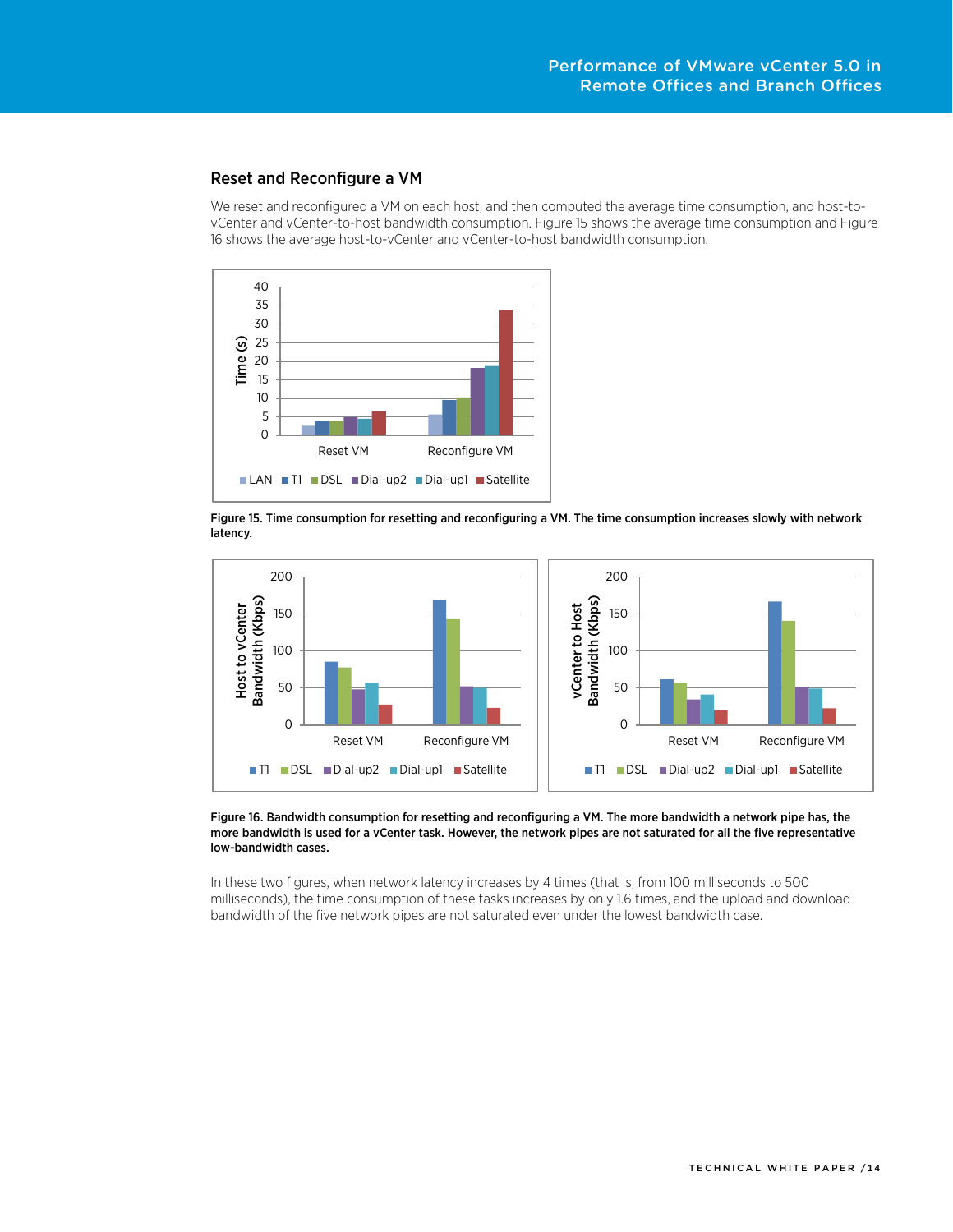### <span id="page-14-0"></span>Suspend and Resume a VM

We suspended and resumed a VM on each host, and then computed the average time consumption, and host-tovCenter and vCenter-to-host bandwidth consumption. [Figure 17](#page-14-1) shows the average time consumption and [Figure](#page-14-2)  [18](#page-14-2) shows the average host-to-vCenter and vCenter-to-host bandwidth consumption.



<span id="page-14-1"></span>Figure 17. Time consumption for suspending and resuming a VM. Time consumption increases slowly with network latency.



<span id="page-14-2"></span>Figure 18. Bandwidth consumption for suspending and resuming a VM. The more bandwidth a network pipe has, the more bandwidth is used for a vCenter task. However, the network pipes are not saturated for all the five representative lowbandwidth cases.

These two figures show that when network latency increases by 4 times (that is, from 100 milliseconds to 500 milliseconds), the time consumption of these tasks increases by only 1.3 times, and the upload and download bandwidth of the five network pipes are not saturated even under the lowest bandwidth case.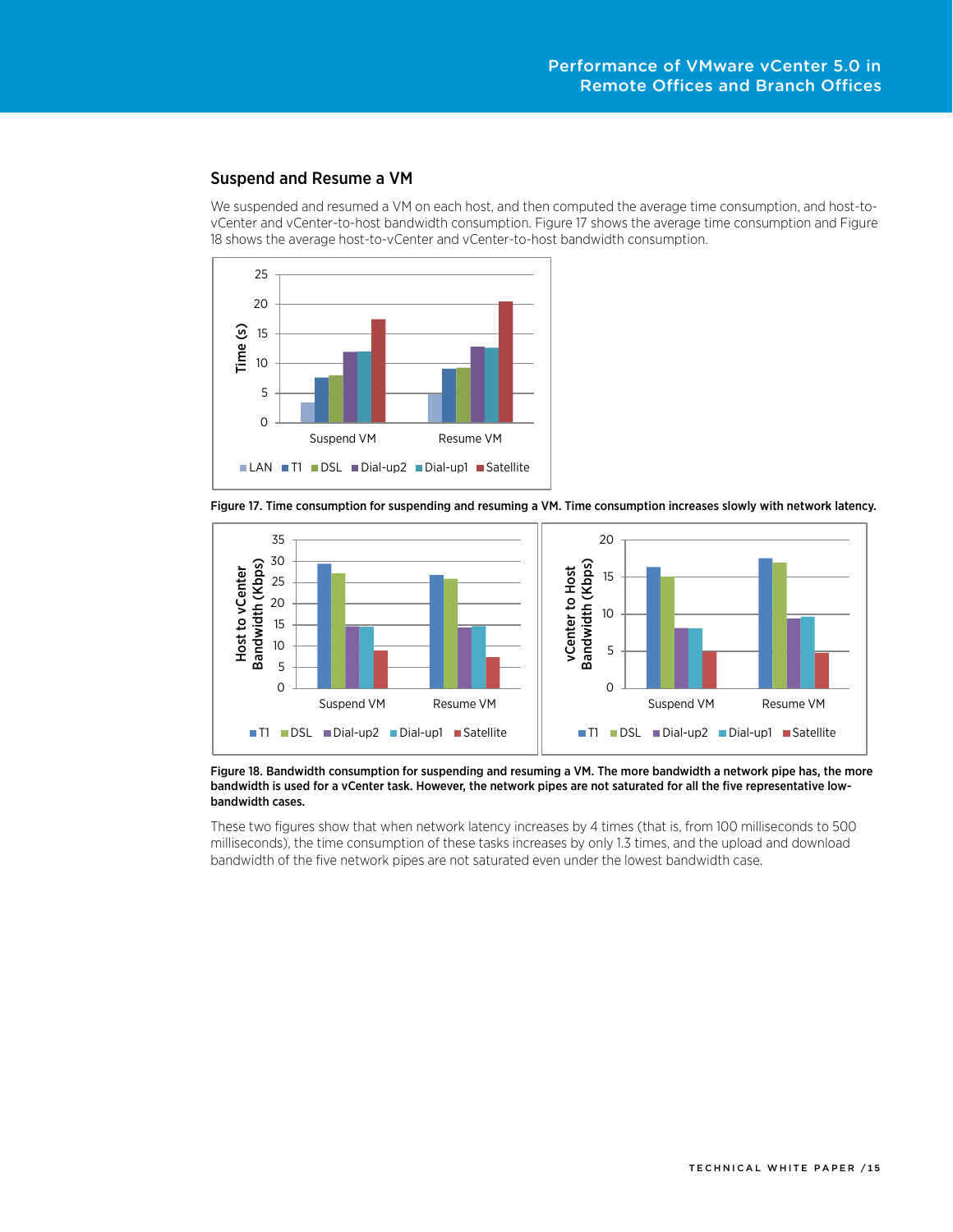### <span id="page-15-0"></span>vDS Tasks

In this section, we evaluated the performance of vDS tasks without communicating with hosts. Each vDS task was executed for 32 iterations. We measured only the average time consumption of each vDS task.



Figure 19. Time consumption for creating and removing a vDS.

Figure 20. Time consumption for adding and removing a static port group

Figures 19-20 show that vDS tasks are significantly faster than host and VM tasks. vDS tasks are over two orders of magnitude faster than host tasks and over one order of magnitude faster than VM tasks.

# <span id="page-15-1"></span>**Statistics**

Finally, we measured the communication costs of statistics traffic. If the function of retrieving statistics information from hosts is enabled, ESXi hosts periodically send certain metrics to vCenter. One of four statistics levels, level 1 to level 4, can be enabled in vCenter. Level 1 represents the smallest set of statistics sent to the vCenter, and level 4 represents the largest set of statistics sent to the vCenter. Note that the background traffic cannot be disabled. Thus, the communication cost includes both statistics traffic and background traffic.

We evaluated the average communication costs between vCenter and a host for one hour under different statistics levels and different numbers of powered-on VMs on each host. The statistics levels are from level 1 to level 4 and the numbers of powered-on VMs on each host are 20 and 40. Figures 21-22 show the communication costs of different statistics levels for 20 and 40 VMs on each host. Figure 19 shows the comparison of overall communication costs for 20 and 40 VMs on each host.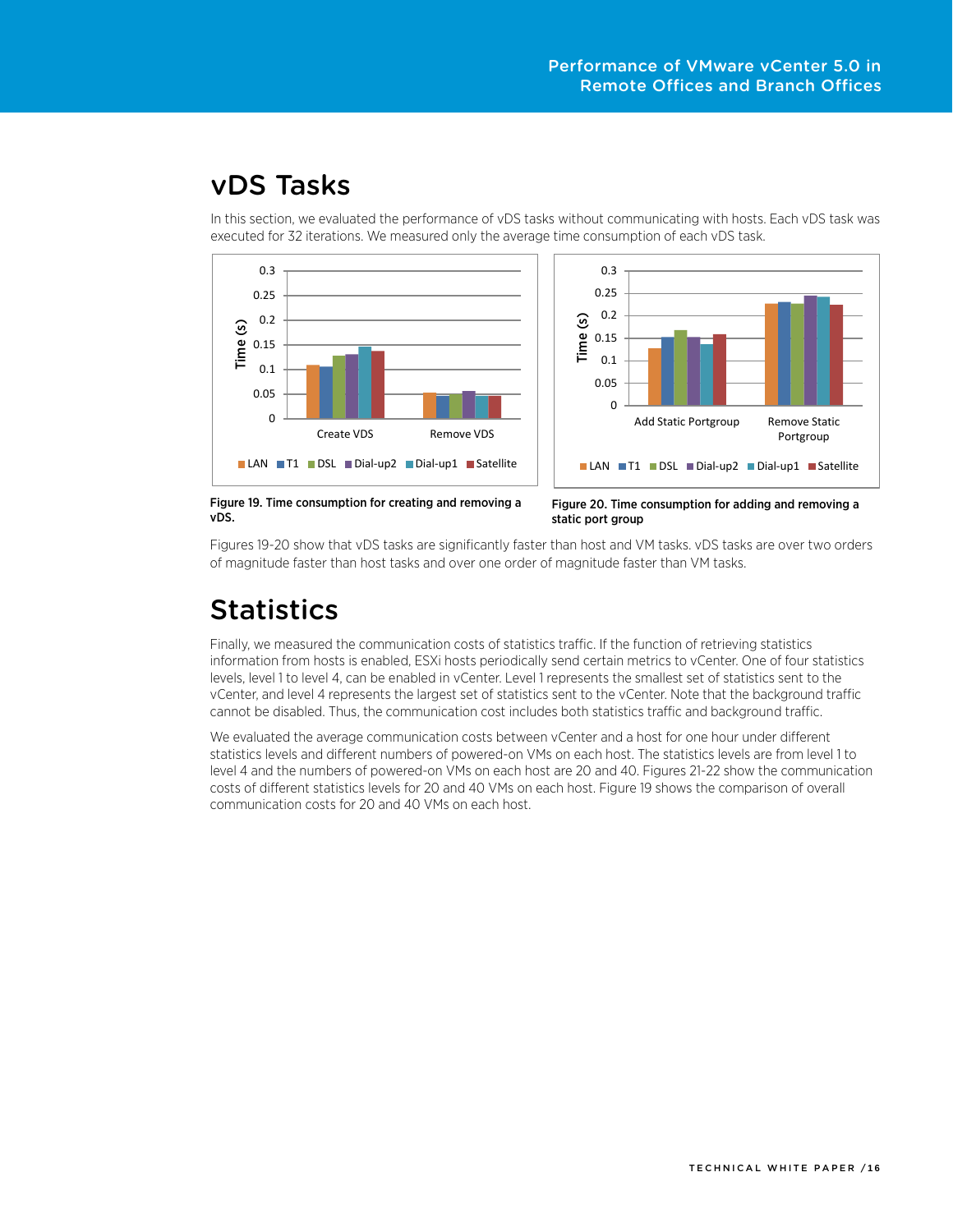

Figure 21. Communication costs of different stats levels for 20 VMs on each host. The blue bar indicates the cost of background traffic and the red bar indicates the cost of statistics traffic.

Figure 22. Communication costs of different stats levels for 40 VMs on each host. The blue bar indicates the cost of background traffic and the red bar indicates the cost of statistics traffic

These two figures show that for levels 1 and 2, the communication cost of statistics traffic are much smaller than the background traffic, which indicates that enabling level 1 or 2 statistics traffic consumes only a small bandwidth. Using statistics level 3 or 4 effectively doubles the overall traffic, even though the statistics traffic itself increases by about 3 times. The reason is that the statistics information of levels 3 and 4 include many more metrics than that of levels 1 and 2.



<span id="page-16-1"></span>Figure 23. Comparison of overall communication costs for 20 and 40 VMs on each host

[Figure 23](#page-16-1) shows that for different numbers of VMs on each host, the size of statistics information of 40 VMs on each host is about twice larger than that of 20 VMs on each host.

# <span id="page-16-0"></span>Conclusion

In this paper, we investigated the performance of vCenter in the ROBO environment. First, we investigated bandwidth requirement for background traffic of vCenter. The experimental results show that the bandwidth consumption of background traffic increases linearly with the number of powered-on VMs in a host. Second, we measured time and bandwidth consumption of host tasks, VM tasks, and vDS tasks, in five low-bandwidth and high-latency network pipes. The results show that vCenter efficiently executes these tasks in terms of both time and bandwidth consumption. Third, we measured the communication costs of statistics traffic. The results show that level 1 or 2 statistics traffic consumes only a small bandwidth.